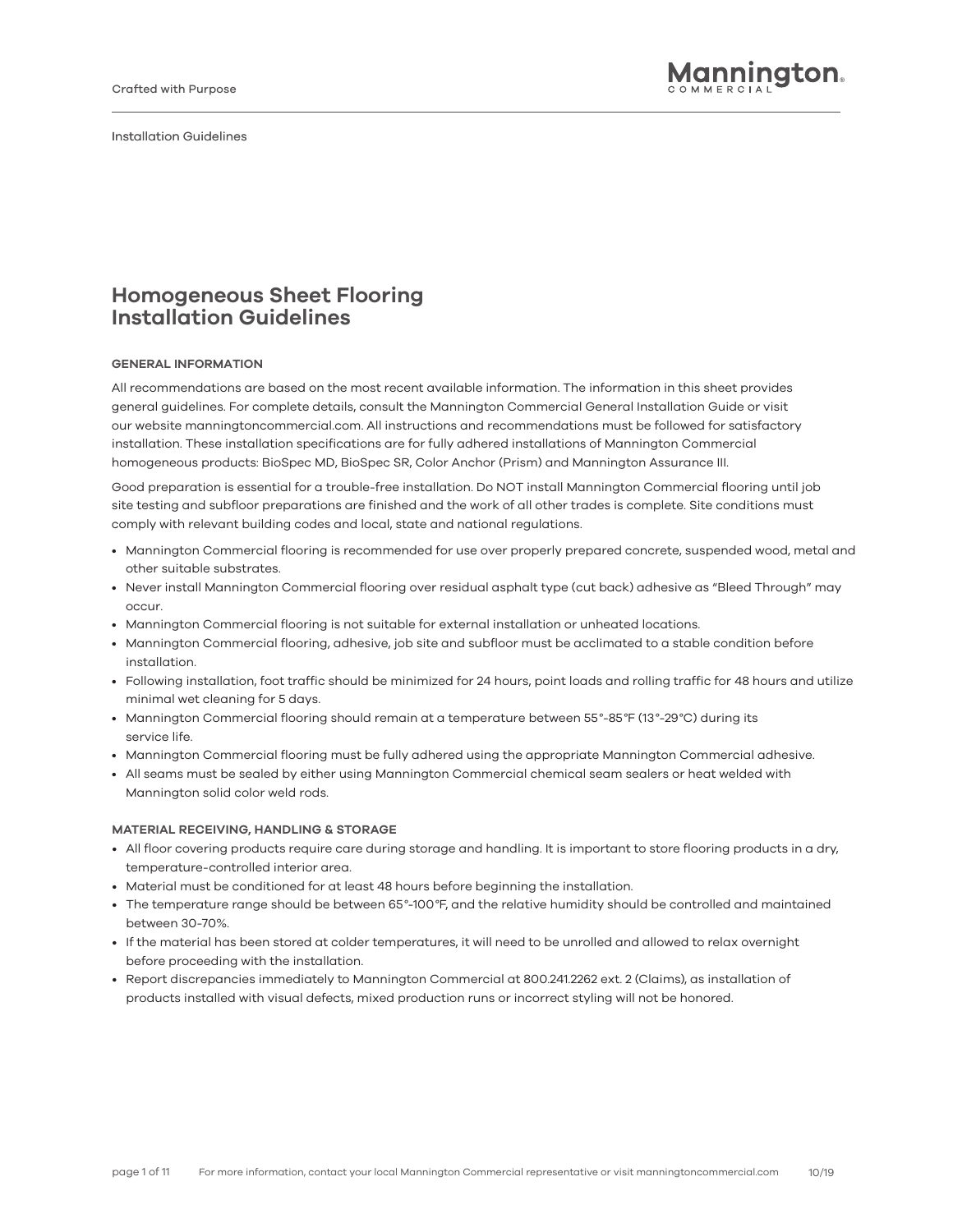## **JOB SITE TESTING**

- 1. Before job site testing, the building envelope must be sealed (walls, roofing, windows, doorways, etc. installed).
- 2. The installation area and materials to be installed shall be maintained at a minimum of 65*°*F (18.3*°*C) and a maximum of 85*°*F (29.4*°*C) for 48 hours before, during and after completion of the installation. Relative humidity level extremes should also be avoided. General recommended humidity control level is between 35-55%. If a system other than the permanent HVAC source is utilized, it must provide proper control of both temperature and humidity to recommended or specific levels for the appropriate time duration.
- 3. Test sites must be properly prepared and protected for the duration of testing to achieve valid results.
- 4. Surface flatness for all Subfloors: The surface shall be flat to 3/16" (3.9mm) in 10' (3050 mm) and 1/32" (0.8 mm) in 1' (305 mm). To check flatness, place a 10' straight edge, string, laser level or another suitable method on the surface and measure the gap.

5. Concrete Subfloors:

- Concrete subfloors must be finished and cured, free of all sealers, coatings, finishes, dirt, film forming curing compounds or other substances that may prevent proper bonding of the flooring materials. .
- Randomly check concrete subfloor for porosity using the drop water test. Place a 1" diameter drop of water directly onto the concrete subfloor. If the water droplet does not dissipate within 60-90 seconds, the subfloor is considered non-porous.
- Concrete subfloors must have a minimum compressive strength of 3,000 psi. Concrete subfloors shall not consist of light weight concrete or gypsum.
- Moisture Testing: Perform either the preferred In-situ Relative Humidity (RH) Test (ASTM F2170) or the acceptable Moisture Vapor Emission Rate (M VER) Test (ASTM F1869). For acceptable moisture limits, please refer to the specifications of the adhesive choice.
- Alkalinity: Must test surface alkalinity (ASTM F710). A 7.0 to 9.0 pH is acceptable.
- 6. Wood subfloors and underlayment panels shall have the moisture content tested using a suitable wood pin meter. Readings between the wood subfloor and underlayment should be within 3% and have a maximum moisture content of 14% or less.

# **MOISTURE SUPPRESSANT SYSTEM**

Concrete subfloors that exceed adhesive specifications will require a Moisture Suppressant System. Due to complexities associated with moisture vapor transmission, emissions and movement of soluble salts (alkalinity) in concrete subfloors, we do not offer, recommend or warranty a specific solution for excess moisture in concrete slabs. However, there are many companies that offer solutions with warranties for excess moisture in concrete slabs.

Mannington Commercial suggests that you reference the current ASTM F710, "Standard Practice for Preparing Concrete Floors to Receive Resilient Flooring" and ASTM F301 Standard Practice for Two Component Resin Based Membrane Forming Moisture Mitigation Systems for Use Under Resilient Flooring Systems. Contact one or more of the following or other moisture suppressant system suppliers for assistance:

Ardex (724) 203-5000 www.ardex.com Koester American Corp. (757) 425-1206 www.koesterusa.com Mapei (800) 426-2734 www.mapei.com Uzin Ltd. (800) 505-4810 www.ufloorsystems.com Schönox (855) 391-2649 www.hpsubfloors.com

# **SUBFLOOR PREPARATION**

Careful subfloor preparation is vital for excellent floor appearance and good adhesion. The subfloor must be smooth, firm, flat, clean, dry, free from defects and fit for purpose. A suitable smoothing compound should be used to ensure that no irregularities show through to the surface of the finished floor. In all cases, the subfloor must meet the moisture and pH requirements before installation. For a porous subfloor (concrete or wood) that has high pH and/or needs a primer, use Mannington Commercial Universal Primer.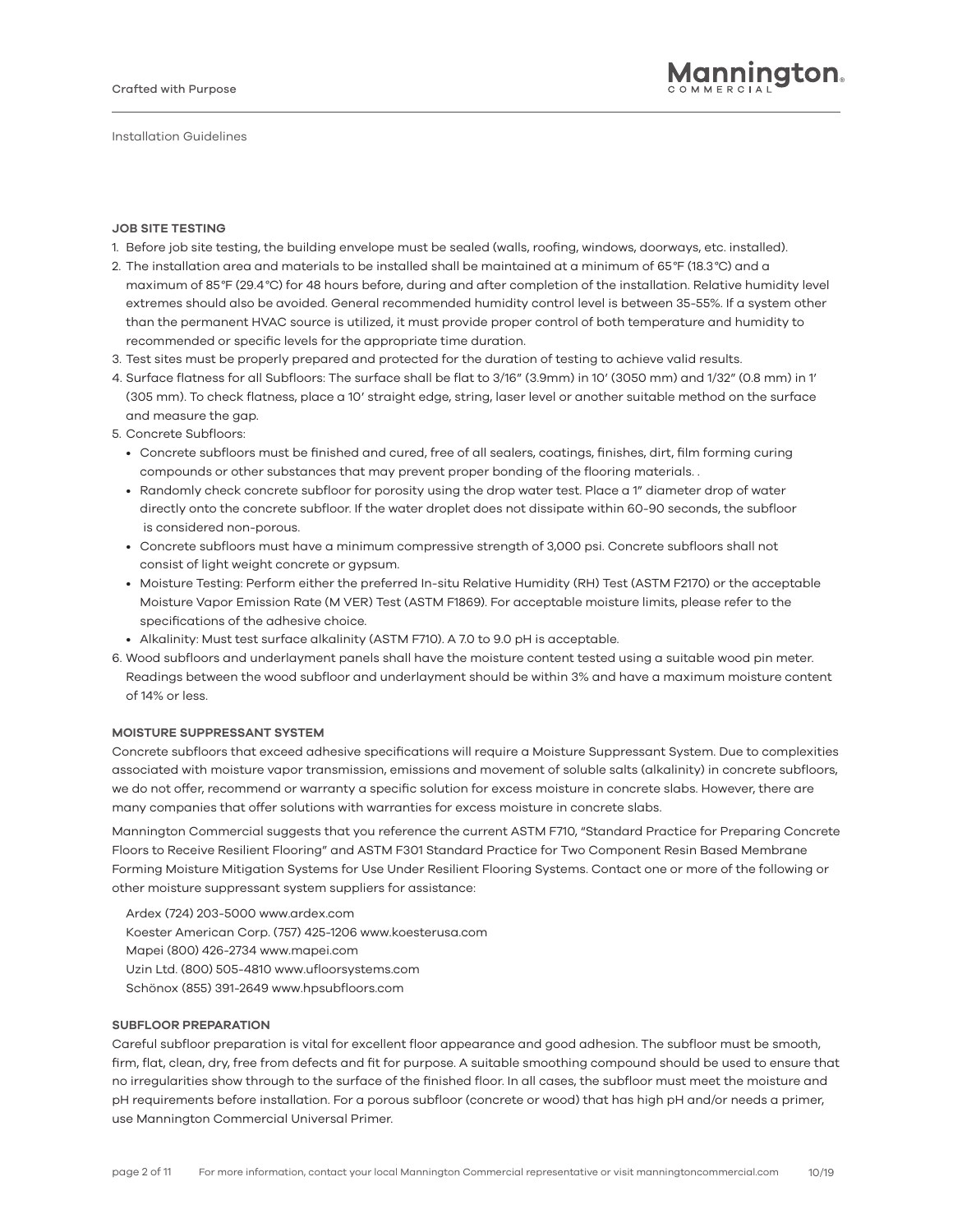Mannington Commercial Universal Floor Primer / pH Blocker is an acrylic latex solution made to neutralize excess alkali and is also recommended as a primer to prevent over absorption of adhesive to ensure a better bond. Gypsum topped or patched areas must receive a full application of Mannington Commercial Universal Floor Primer, as well as any subfloor that is porous, gritty, chalky, or dusty. Porous subfloors with chemical pH above 9 may require a second application. Mannington Commercial Universal Floor Primer can be applied by pouring directly on the subfloor and spreading evenly with a broom or paint roller. Primer can also be applied with a garden sprayer, airless rig, or similar spray equipment. Allow the primer to dry completely prior to second application or before applying adhesive. Primer is dry if there is no transfer when touched. Coverage is approximately 350-400 square feet per gallon. Note: Do not use primer with epoxy or urethane adhesives.

## **Concrete Subfloors**

Below and on-grade concrete subfloors must have a suitable vapor retarder properly installed directly beneath the slab. Always follow manufacturers' written recommendations for the use and installation of their appropriate surface preparation materials.

- 1. Record and file site conditions, test results and any corrective action(s) taken. It is important to maintain this documentation throughout the warranty period.
- 2. Subfloor must be clean (free of dirt, sealers, curing, hardening, or parting compounds or any substance that may stain or prevent adhesion), smooth, flat, sound, fit for purpose, free of movement, excessive moisture, and high alkalinity.
- 3. All marking paint, permanent markers, crayon and any other potential stainants must be removed by grinding from the concrete surface before installing the flooring, nor should the back of the flooring ever be marked.
- 4. Slick surfaces such as power troweled concrete shall be abraded or profiled to allow for a mechanical bond between the adhesive and subfloor.
- 5. Remove existing resilient sheet floor covering; remove all residual adhesive, paint or other contaminants following RFCI recommended work practice. The use of adhesive removers or solvents in the abatement or removal of existing or old adhesives is prohibited and may void any warranty. WARNING: ASBESTOS & SILICA - Refer to the current Resilient Floor Covering Institute (RFCI) document "Recommended Work Practices for Removal of Existing Resilient Floor Coverings" for guidance (www.RFCI.com). Note: If the flooring contractor elects to install new floor covering over an existing floor covering, the flooring contractor assumes all responsibility as to the suitability and continued performance of the existing floor covering.
- 6. Perform corrective actions necessary for elevated moisture or high alkalinity conditions.
- 7. Surface Flatness for All Subfloors: The surface shall be flat to 3/16" (3.9 mm) in 10' (3050 mm) and 1/32" (0.8 mm) in 1' (305 mm). Bring high spots level by sanding, grinding, etc. and fill low spots. Smooth surface to prevent any irregularities or roughness from telegraphing through the new flooring.
- 8. Leveling and Patching: For concrete subfloors, use only high-quality Portland cement based materials (minimum 3,000 psi compressive strength according to ASTM C109). Holes, grooves and other depressions must be filled. Mix with water only, do not use latex. CAUTION: Do not lightly skim coat highly polished or slick power troweled concrete surfaces. A thin film of floor patch will not bond to a slick subfloor and may become a bond breaker causing flooring to release at the interface of the subfloor and patching material. If in doubt, perform a bond test prior to commencing with the installation.

## **Wood Subfloors**

1. General: Wood subfloors require an underlayment (double layer construction) with a minimum total thickness of 1" (25 mm). Use minimum 1/4" (6 mm) thick APA rated "underlayment grade" plywood with a fully sanded face or other underlayment panel that is appropriate for the intended usage. Install and prepare panels and seams according to the manufacturers' instructions. Also refer to ASTM F1482 Standard Practice for Installation and Preparation of Panel Underlayments to Receive Resilient Flooring.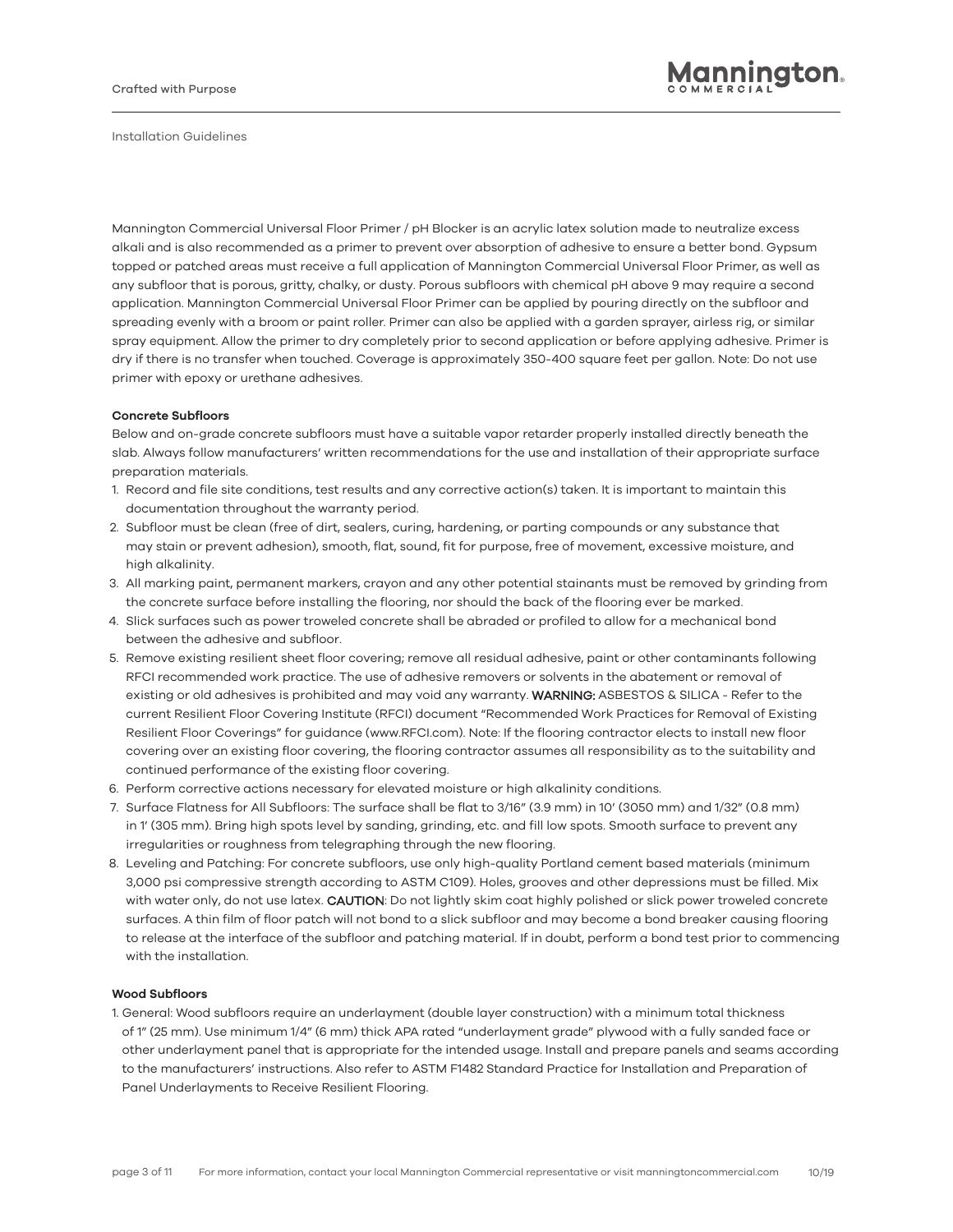2. Underlayment: Many times, wood panel subfloors are damaged during the construction process or are not underlayment grade. These panels must be covered with an appropriate underlayment. Underlayment panels are intended to be used to provide a smooth surface on which to adhere the finished floor covering. Underlayment panels cannot correct structural deficiencies.

Particleboard, chipboard, construction grade plywood, OSB, flake-board, and wafer board are not recommended as underlayments. All have inadequate uniformity, poor dimensional stability, and variable surface porosity. Mannington Commercial will not accept responsibility for adhered installation over these subfloors. In all cases, the underlayment manufacturer or underlayment installer is responsible for all underlayment warranties.

- 3. Underlayment Requirements: Panels intended to be used as underlayment should be specifically designed for this purpose. These panels should have a minimum thickness of 1/4" (6mm). Any panels selected as an underlayment must meet the following criteria:
- Be dimensionally stable
- Have a smooth, fully sanded face so graining or texture will not telegraph through
- Be resistant to both static and impact indentation
- Be free of any surface components that may cause staining such as plastic fillers, marking inks, sealers, etc.
- Be of uniform density, porosity, and thickness
- Have a written warranty for suitability and performance from the panel manufacturer or have a history of proven performance

Any unevenness at the joints between panels must be sanded to a level surface. Gaps between panels, hammer indentations, and all other surface irregularities must be filled and sanded.

# **Existing Floor Coverings**

To achieve maximum product performance, it is always best to remove existing floor covering and prepare the substrate before installing new products in commercial settings. In the case where removal of the existing floor covering in not an option, the existing flooring must be covered with Portland Based Embossing leveler or other appropriate porous underlayment. Existing flooring can adversely affect the performance properties of the new flooring, such as indentation or adhesive bond. If you choose to install over an existing floor, please refer to the existing floor covering section of our installation manual for a list of things to consider.

*NOTE: If the flooring contractor elects to install new floor covering over an existing floor covering, the flooring contractor assumes all responsibility as to the suitability and continued performance of the existing floor covering.*

# **INSTALLATION**

Before starting installation, ensure the following are satisfactorily completed:

- Acclimation: The installation area and materials to be installed shall be maintained at a minimum of 65°F (18.3°C) and a maximum of 85°F (29.4°C) for 48 hours before, during, and for 48 hours after completion of the installation. Relative humidity level extremes should also be avoided. General recommended humidity control level is between 35–55%. If a system other than the permanent HVAC source is utilized, it must provide proper control of both temperature and humidity to recommended or specific levels for the appropriate time duration.
- Flooring Materials: Check that the quantity of flooring and adhesive are sufficient for area to be installed. Check for visual Defects before installation. Installation of flooring acknowledges acceptance of materials. Report discrepancies to Mannington Commercial at 800.241.2262 ext. 2 (Claims), as installation of products installed with visual defects or incorrect style will not be honored.
- Expansion joints, isolation joints, or other moving joints are incorporated into concrete floor slabs to permit movement without causing random cracks in the concrete. These joints must be honored and not be filled with underlayment products or other materials, and floor coverings must not be laid over them. Expansion joint covering systems should be detailed by the architect or engineer based upon intended usage and aesthetic considerations.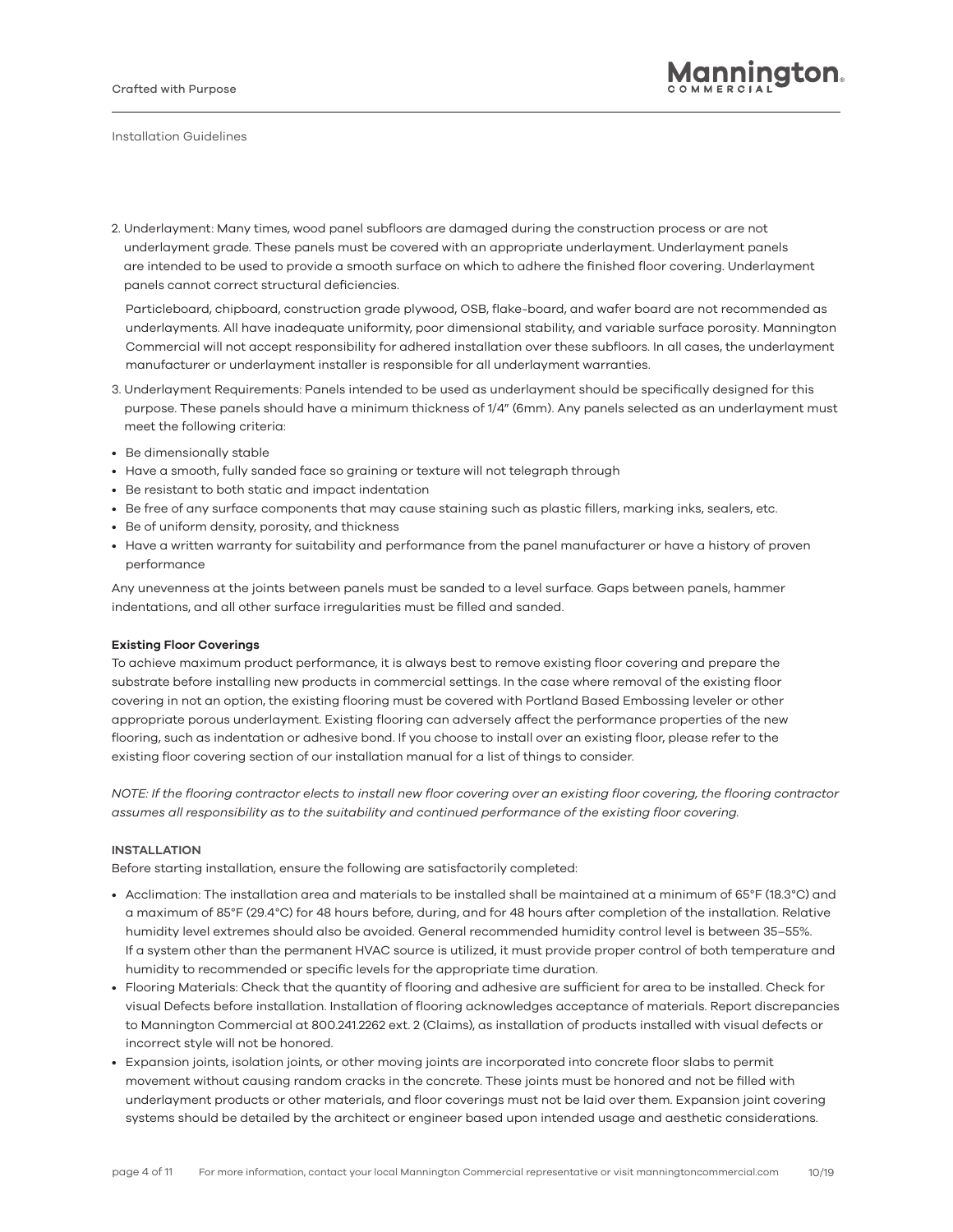- Surface cracks, grooves, depressions, control joints, other non-moving joints, and other irregularities shall be filled or smoothed with high quality Portland cement based patching or underlayment compound for filling or smoothing, or both. Patching or underlayment compound shall be moisture, mildew, and alkali-resistant, and shall provide a minimum of 3,000 psi compressive strength after 28 days, when tested in accordance with ASTM C109 or ASTM C472, whichever is appropriate.
- *•* Subfloor Preparation: Ensure all surfaces to be covered are completely clean, dry, and smooth and that all necessary subfloor preparation has been properly completed and documented.
- Inspect Substrate: Perform final acceptance inspection of substrate.
- Adjacent Surfaces Protection: Protect adjacent work areas and finish surfaces from damage during product installation.
- Flooring Protection: Mannington Commercial flooring should be the last material installed to prevent other trades from disrupting the installation and adhesive set-up or damaging the floor.

## **Cutting and Fitting**

Mannington Commercial sheet products are flexible and will handle easily when cutting and fitting. This product characteristic enables the installer to fit the material using freehand knifing techniques.

- Reverse sheets for seaming. Directional arrows are applied to the back of sheet for proper placement. See seaming section for details.
- If the job site is complex and requires a precise fit, use pattern-scribing techniques.
- The material may also be fit using direct scribing techniques.
- Once the material has been fit, it is necessary to tube or lap back half of the sheet to expose the underfloor for adhesive application.
- Care should be taken when folding the material back. Always fold the material in a wide radius to avoid sharp kinks and creases, which may cause breaks in the product.

#### **Adhesives**

Mannington Commercial recommends the following adhesive for the installation. Only these adhesives should be used. Other adhesive may not provide adequate performance and could result in a failure.

- **Mannington Commercial V-82 Adhesive:** Solvent-free, acrylic adhesive for installation on porous substrates including concrete that is dry per ASTM F1869 3 lbs. maximum MVER or ASTM F2170 75% maximum relative humidity and maximum pH limit of 9. V-82 should be applied with a trowel 1/16" wide x 1/32" deep and spaced 1/32" apart. Spread rate approximately 150–200 ft<sup>2</sup> per gallon. See adhesive specification / label for details.
- **Mannington M-Guard V-88 Adhesive:** Moisture resistant transitional pressure sensitive adhesive. The maximum moisture level for renovations or older concrete must not exceed moisture tolerances of 8 lbs maximum MVER, 90% relative humidity and a pH of 10. The maximum moisture level for new construction concrete is 10 lbs MVER, 95% RH and 12 pH. M-Guard V-88 adhesive will not correct pre-existing moisture problems in older concrete subfloors. V-88 should be applied with 1/16" wide x 1/32" deep and spaced 1/32" apart U notched trowel for porous substrates and a 1/16" wide x 1/32" deep and spaced 5/64" apart U notched trowel for non-porous substrates. Porous spread rate approximately 250 ft<sup>2</sup> per gallon. Non-porous spread rate 350 ft<sup>2</sup> per gallon. For non-porous substrates adhesive must dry completely. See adhesive label for details. NOTE: When installing sheet flooring using V-88, trowel the adhesive then back roll with a short-nap paint roller to minimize the possibility of trowel ridge telegraphing.
- **Mannington Commercial V-95 Adhesive:** Solvent-free two-component, epoxy for use on non-porous substrates, under hospital beds, operating room tables, heavy rolling loads, areas subject to standing water, topical moisture, or where high performance is needed. Moisture limits are per ASTM F1869 5 lbs. maximum MVER or ASTM F2170 85% maximum relative humidity and maximum pH limit of 9. V-95 should be applied with a 1/16" wide x 1/32" deep and spaced 1/32" apart. Spread rate is approximately 185–245 ft $^2$  per gallon. See adhesive specification / label for details.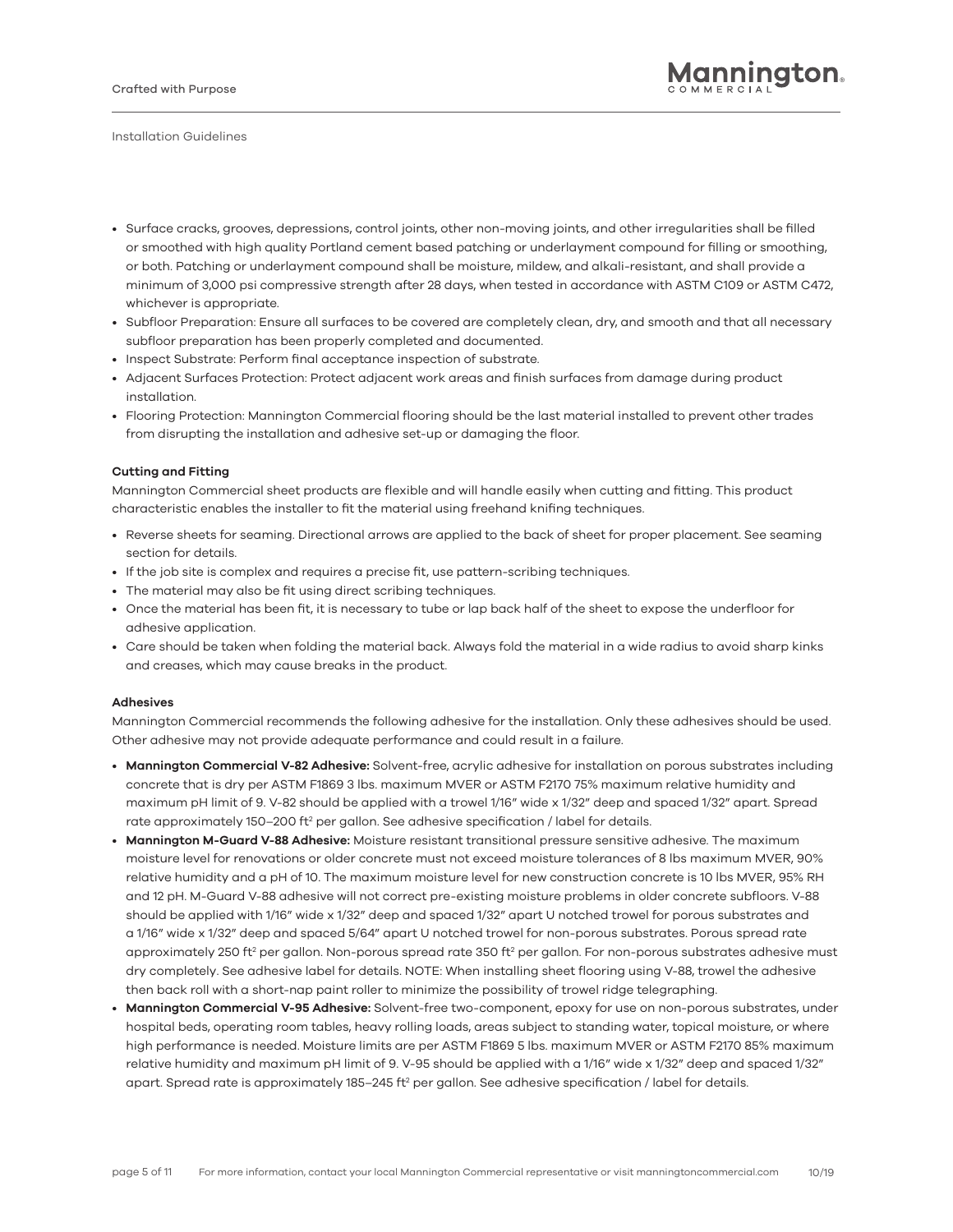• **XpressStep Spray Adhesive for Sheet Vinyl:** Water-based spray adhesive recommended for installation over porous and non-porous substrates. May be used under hospital beds, operating room tables, and heavy rolling loads. Moisture limits are 8 lbs. maximum MVER or 95% relative humidity. Maximum pH limit 11. Spread rate is approximately  $150-185$  ft<sup>2</sup> per can. See adhesive specification / label for details.

*IMPORTANT NOTE: Mannington Commercial adhesives are specifically formulated to be fully compatible with our product chemistry and to maximize the performance of Mannington Commercial flooring. Using substitutes or failing to use Mannington Commercial adhesives as recommended can cut-short product life, cause installation failure, and/or*  lead to a chemical reaction, such as hydrolysis, which will permanently damage the product and will void all applicable *warranty coverage.*

#### **Adhesive Application**

- 1. Fully adhere Mannington Commercial resilient sheet flooring to an approved subfloor.
- 2. After you have trimmed the material to fit the room, tube or lap it back to expose the subfloor. Apply adhesive with the recommended notched trowels found in the adhesive label.
- 3. Spread adhesive over 100% of the exposed subfloor, leaving no gaps or puddles.
- 4. Maintain uniform coverage by keeping the trowel clean and properly notched.
- 5. In most cases it is advisable to give the adhesive sufficient open time. Open time allows the moisture to flash off the adhesive, permitting the adhesive to develop more body and immediate tack. Subfloor porosity and atmospheric conditions can determine open time. Be certain to provide ample open time on porous subfloors and at seam lines.
- 6. After the adhesive has begun to tack-up, roll the sheet forward into the adhesive to avoid trapping air. Do not drop or flop the material into the adhesive. Roll the floor covering with a three-section, 100 lb (or heavier) floor roller in both directions.
- 7. After the first half of the sheet has been adhered and rolled, fold back the second half and repeat the procedure.

#### **Adhesive Cautions**

- When providing open time, do not permit the adhesive to " skin over" or dry. Too much open time will result in insufficient bonding.
- Use V-82 adhesive over porous substrates. Use V-95 adhesive over non-porous substrates. M-Guard V-88 may be used over both porous and non-porous subfloors.
- Use V-95 adhesive over non-porous substrates.
- M-Guard V-88 may be used over both porous and non-porous subfloors. When installing homogeneous sheet vinyl, trowel the adhesive then back roll with a short-nap paint roller to minimize the possibility of trowel ridge telegraphing.
- M-Guard V-88 can only be used in a permanent, full spread installation method
- V-95 must be used over non-porous substrates, under hospital beds, operating room tables, heavy rolling loads, areas subject to standing water, topical moisture, or where high performance is needed.
- Wait one to two hours and re-roll the flooring again to ensure full contact has been achieved. Re-rolling the material will also help remove any trapped air bubbles.

*NOTE: Mannington's V-88 adhesive is an option in areas where a high moisture adhesive is needed. When installing homogeneous sheet vinyl with V-88 adhesive, it is recommended to trowel the adhesive then back roll with a short-nap paint roller to minimize the possibility of trowel ridge telegraphing. V-88 can only be used in a permanent, full spread installation method*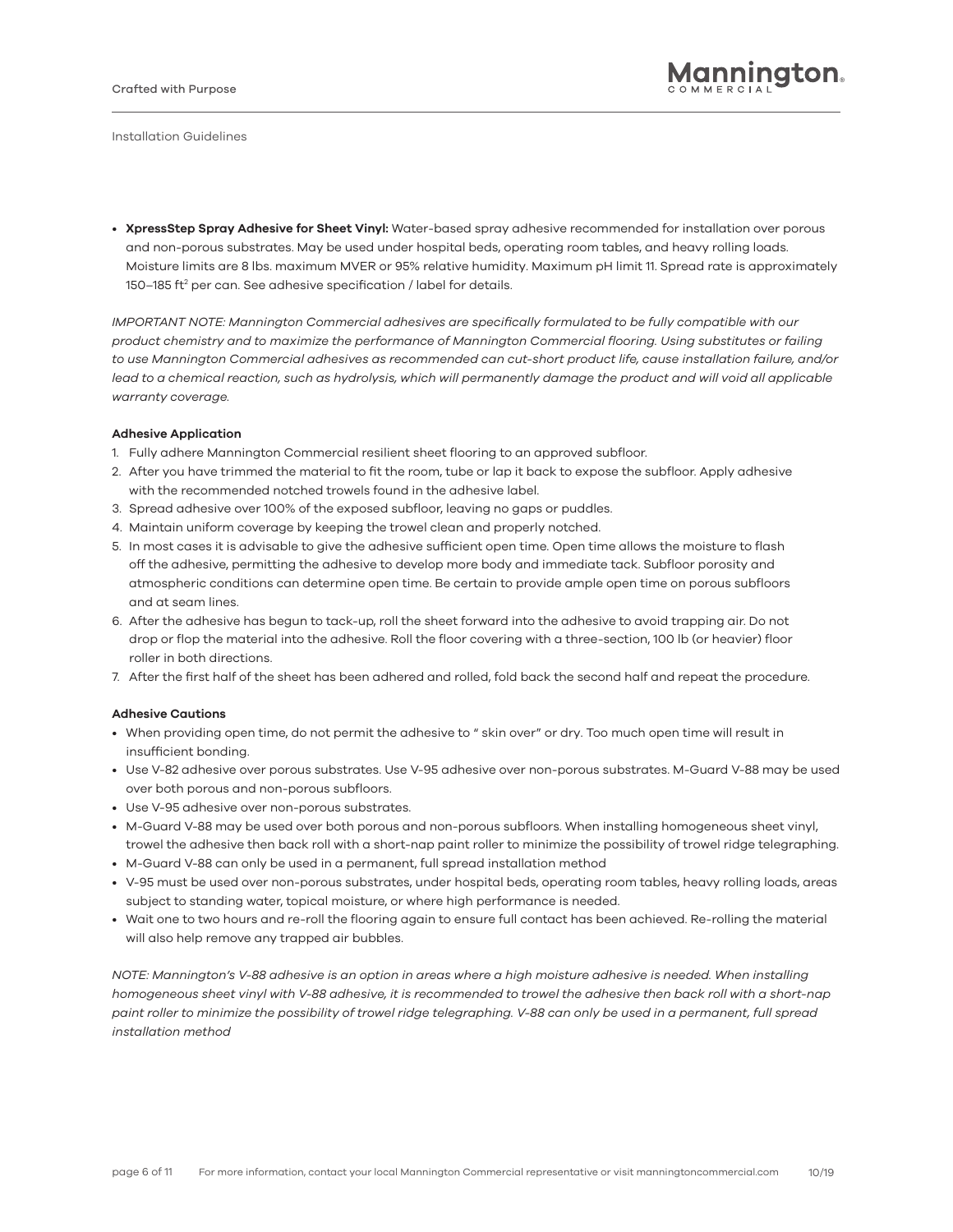#### **SEAMING**

#### **Recess Scribing Seams**

When seaming is required with BioSpec MD, recess scribing is the recommended method. Position the materials as "Reverse Sheets." This requires positioning similar sides of the sheet together.

1. Directional arrows are applied to the back of sheet for proper placement. See Reverse Seam Diagrams below.

Reverse Sheet – Cut / Single Seam Reverse Sheet – Multiple Seams



ሳ J  $\downarrow$ ↑ J ተ 个

- 2. Cut the selvage edge of one sheet using a straightedge and a utility knife or edge trimmer. Trim off about 3/8" from the edge. Trimming is necessary since 6' rolls are typically stored on-end causing compression on one edge, or the rolls might even be damaged during transport.
- 3. Position the sheets in such a manner that the top sheet will overlap the previously straightened sheet by approximately 1/2".
- 4. Fold back the sheets to expose the under floor and apply the appropriate adhesive. Place the trimmed sheet into the adhesive while providing sufficient overlap of the second sheet; then lay in the second sheet.
- 5. Roll the adhered areas to within 6" of the seam line with a 100 lb three-section floor roller.
- 6. Adjust the recess scriber before actually cutting the seam by cutting a slit in a scrap piece of resilient flooring material. Insert the button on one edge of the slit. The needle should just touch the opposite side of the slit. Make sure to set the scriber to produce a net fit, neither gapped nor too full.
- 7. Using a recess-scribing tool, insert the scriber against the straightedge piece of resilient. Use the bottom end of the tool, the guide, to follow the bottom sheet and lightly score the top sheet with the needle of the scribing tool. Keep the scribing tool perpendicular to the seam when scribing.
- 8. Cut the seam net with a utility knife (straight or hook blade). Cut the seam by following the scribed mark. A burr may be created on the seam in the needle of the scriber is set too deep or too much pressure is applied. Remove any burrs by placing the seam with the back of a hook knife.

CAUTION: If the scriber is pulled too tightly against the bottom sheet, the seam will be too full and have the potential to peak.

9. After scribing and cutting the seam, roll the seam area with a hand-seam roller to bring the seam edges level. Re-roll the entire adhered area with the 100 lb floor roller. Thoroughly clean the seam area and wipe dry with a damp cloth. For dried adhesive use mineral spirits on a cloth.

#### **Chemical Seam Sealing (BioSpec MD, BioSpec SR and Color Anchor Prism)**

Use Mannington Commercial MCS-42 Seam Sealer with BioSpec MD, BioSpec SR and Color Anchor (Prism).

- 1. Thoroughly clean the seam of all adhesives, dirt, etc., before sealing.
- 2. If the seams are to be chemically welded, use Mannington Commercial MCS-42 Seam Sealer.
- 3. When inserting the applicator tip into the seam cut, it is crucial that the seam sealer be applied to the full depth of the cut.
- 4. Wipe off all sealer from the surface of the seam with a clean white cloth dampened with mineral spirits.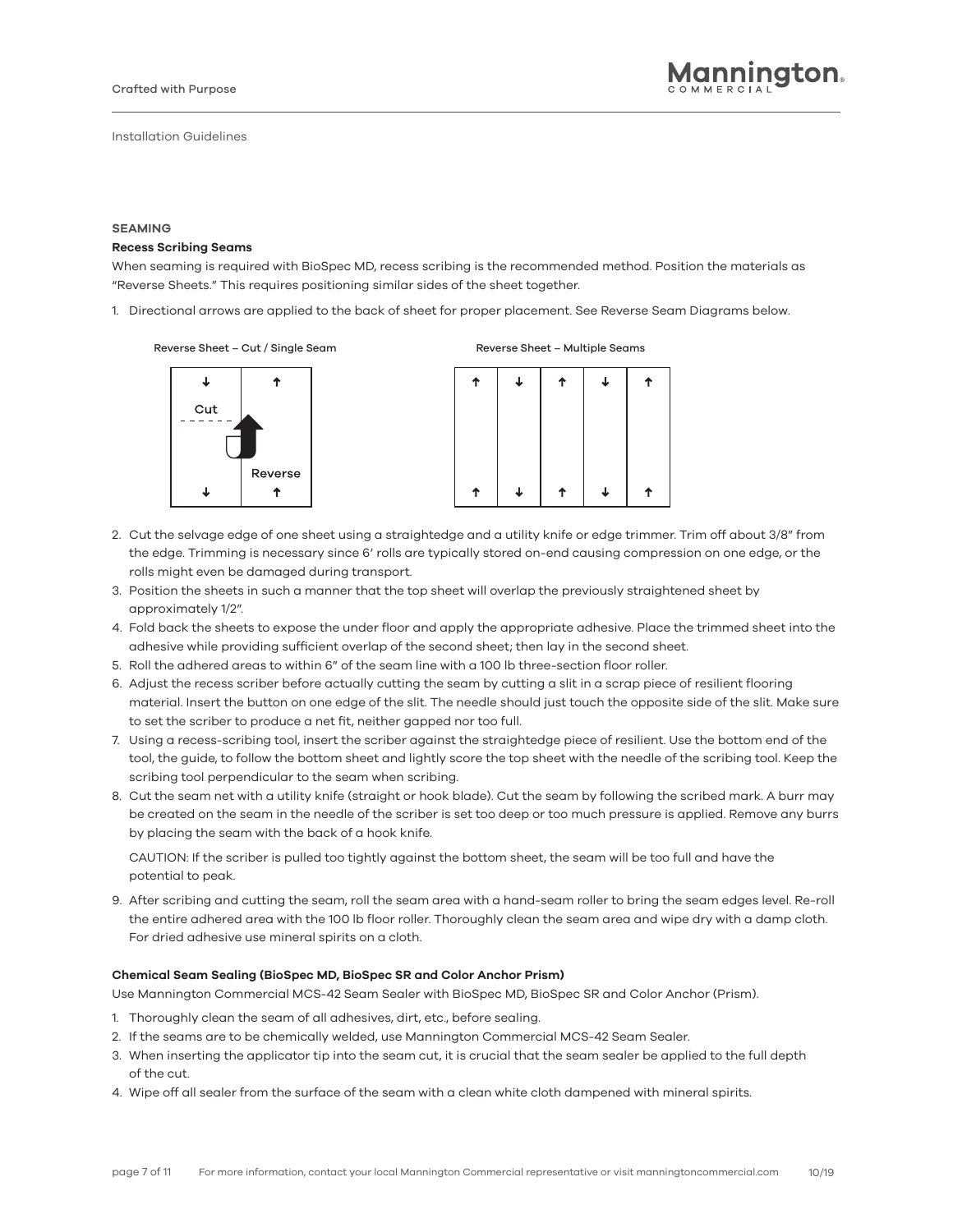Because the seam sealer should not be allowed to remain on the surface of the flooring more than 30 or 40 seconds, it is recommended 5 or 6 lineal feet of seam be sealed and then wiped clean. Be certain to overlap each application of seam sealer.

#### **Chemical Seam Sealing (Assurance III)**

To utilize a chemical seam sealing method for Mannington Assurance III, the flooring must be installed using V-95, centered at the seam location in a 4" to 6" wide band.

- 1. After installing the flooring, apply a narrow bead of MLG-33 seam sealer using the applicator with the fin up.
- 2. Do not insert the fin into the seam.
- 3. Be sure that the sealer is in contact with both sides of the flooring.
- 4. Leave the bead of sealer on top of the flooring.
- 5. Do not wipe the seam.
- 6. Allow 24 hours for the sealer to set before allowing foot traffic or appliances across the seamed area.

## **Heat Welding / Weld Rods**

Heat welding is the preferred method for sealing seams. Heat welding is the act of fusing resilient sheets together with a heated thermal vinyl weld rod. Mannington Commercial weld rod is available on spools and is designed to fit the most popular heat welding guns. Mannington Commercial offers a broad range of solid rod colors to coordinate with all our heat-weldable flooring.

To achieve good sealing results, knowledge of proper heat welding procedures is important. A repeated stop/start method will produce rough uneven seams, creating an unpleasant appearance.

Temperature and speed are critical to the success of any heat welding application. If the welding gun is set too hot or applied too slowly, the flooring is likely to burn, char, or craze the surface next to the weld rod. If the welding gun is not hot enough or applied too quickly, the weld may have poor fusion.

- 1. After waiting 24 hours for the adhesive to dry, use a power-grooving machine or hand groover to cut a groove the entire length of the seam. Adjust the machine so the depth of the groove is about two thirds of the product's thickness. Never go all the way through material. Maintain a 3-sided weld (2 sides and bottom). Stop machine grooving several inches away from the wall.
- 2. Extend the groove to the wall using a hand-grooving tool.
- 3. Prior to heat welding, allow the flooring adhesive 24 hours to completely dry. Preheat the welding gun and determine proper temperature setting and router depth by practicing on scrap pieces of flooring. Make certain the speed nozzle is clean and free of obstructions.
- 4. A 4mm round narrow heat sensitive tip designed for welding urethane finish flooring is required.
- 5. Insert the welding rod into the speed nozzle allowing approximately 3" to extend out. Arrange welding rod in such a manner that it will not interfere with the application. Be careful when inserting the welding rod because the nozzle is extremely hot.
- 6. Allow the welded rod to cool, and then groove the installed rod with a hand-grooving tool. Grooving the rod makes it possible to achieve complete seam coverage when you start seaming from the opposite direction to finish the job.
- 7. Reposition yourself and your tools at the back wall and continue welding into the grooved rod just made so there are no missed spots in the seam. It is important to achieve a smooth, continuous coverage of the rod into the seam.
- 8. After the welded rod shrinks and cools for approximately 30 minutes, trim down the excess by proceeding with the following steps:
	- a. Remove approximately two thirds of the exposed welded rod. Use a skive knife and trim plate to trim off the top layer. There should be about 1/32" excess weld rod projected above the surface of the resilient sheet flooring.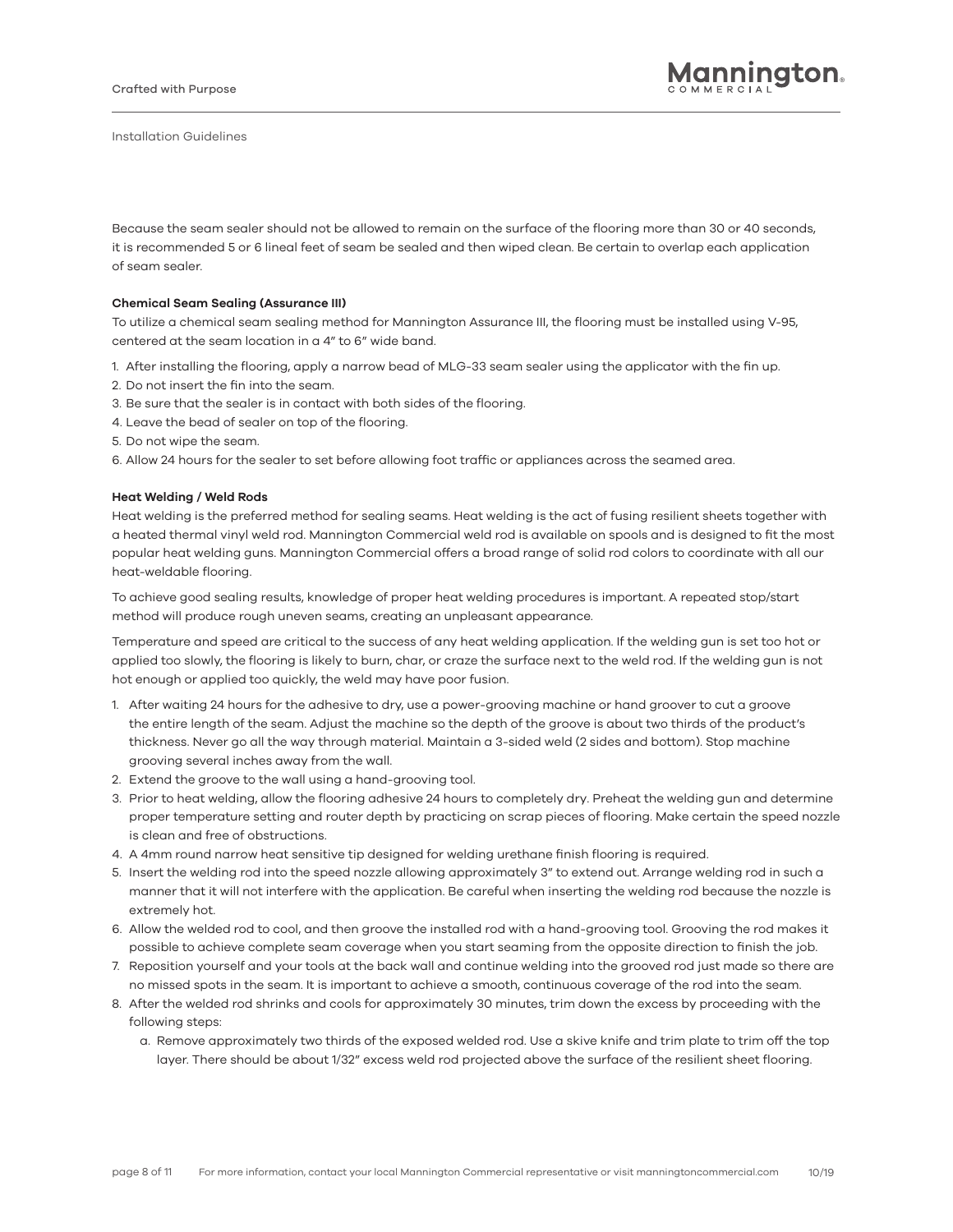- b. Trim the welded rod level until it is flush with the surface of the resilient sheet. Use a properly sharpened skive knife without the trim plate; place at a 5° to 10° angle to the floor surface. Keep the sharpened side down against the welded rod. Be careful not to cut or dig into the resilient sheet surface. Inspect the finished seam carefully and remove any missed high spots with a spatula knife. If there are low spots, the seam weld may require re-application of the weld rod.
- 9. Once the entire area has been trimmed and inspected, smooth out the completed seam by applying heat from the welding tool. Remove the speed nozzle and use the same heat setting to direct the flow of heat from the gun along the length of the seam.
- 10. For optimal performance, apply a uniform coating of the Quantum Guard Elite® Seam Coater Pen to the weld rod. This protective coating will keep the seam area clean and provide optimal performance. See details below.

#### **Seam Coater Pen**

The Quantum Guard Elite® Pen is a quick and easy way to provide topical protection to heat welded and chemically welded seams in Mannington Commercial resilient sheet products that have the patented high performance urethane Quantum Guard® HP or Elite wear layer. Before use shake vigorously to blend the ingredients, remove the cap, daub the felt tip marker a few times to begin the flow of the floor finish and then coat over the seam area with a thin, even application. In high traffic areas it is a good practice to apply two or even three coats of finish from the Quantum Guard Elite® pen. Just be certain that the finish is thoroughly dry before applying additional coats. Each Pen will cover approximately 300 lineal feet of seam. The Quantum Guard Elite® Pen coating is not intended to provide additional seam strength or integrity. It is a "coating" that helps retain seam appearance initially and when in service.

#### **FLASH COVING**

All Mannington Commercial resilient sheet flooring can be installed using the flash coving method. This edging technique, often preferred by hospitals and other health care facilities, is a process of extending the resilient sheet flooring up the wall to create wall base. Normally, the floor covering is extended up the wall to a height of 4" to 6". Coving is specified with end users because it eliminates the need for a floor/wall juncture and is easy to maintain. Coving is required in most health care applications.

As with all resilient installations, proper preparation of the work area is critical to the success of the installation. Clean the underfloor carefully and make certain it is structurally sound. The juncture of the floor and wall also needs special preparation before beginning a coved installation. Follow the instructions below to install the cove cap and the cove stick (cove fillet strip).

- 1. Measure desired height for the cove caps at each corner and strike a chalk line.
- 2. Attach aluminum or vinyl cove caps at this height using flathead nails with a hammer or brad pusher or use contact cement.
- 3. Always miter inside and outside corners in the cap. When mitering the outside corners, file the ends of the cap smooth. Use a specially designed miter tool with interchangeable die sets to make corners on the cove cap. This tool eliminates sharp edges at the outside corners.
- 4. Firmly secure plastic or wood cove sticks where the floor meets the wall with adhesive or nails. Cove sticks support the resilient flooring as it is flashed up the wall, eliminating the chance of puncturing the resilient flooring.
	- a. The stick should have a minimum radius of 1 1/8" and be precisely mitered at all inside and outside corners. b. Use non-staining nails and set flush with the stick.
- 5. Provide a smooth transition in the door casings and other areas where the coving ends by cutting back to the cove stick.
- 6. Tack the scribing felt to the wall with brad type nails before beginning to scribe it. Use a combination square, a small metal ruler, or a 1" piece of resilient to pattern scribe the felt.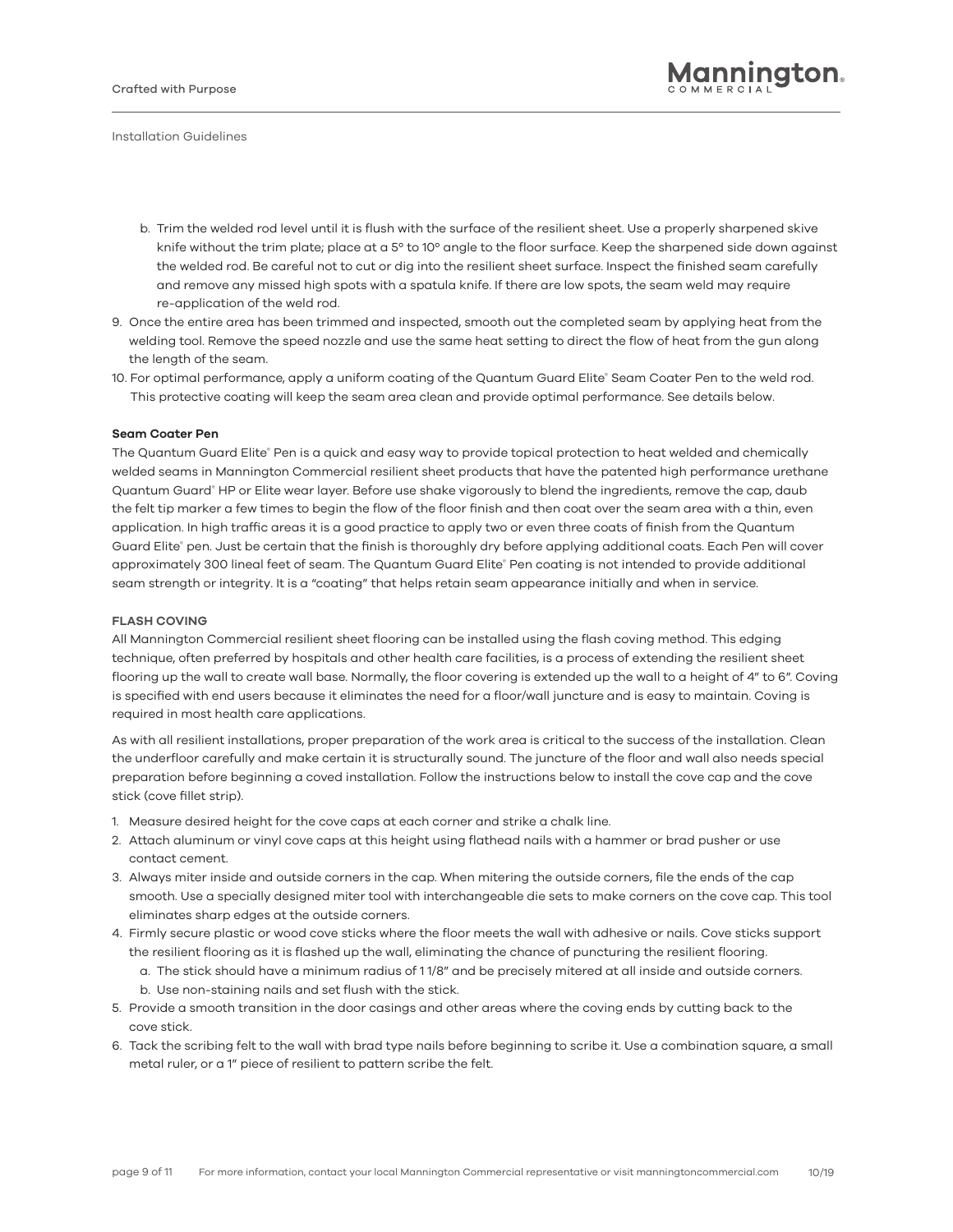- a. Fit the scribing tool up inside the cove cap and scribe the felt by sliding the tool along the cap as you mark the felt with a pencil.
- b. Scribe and cut the outside corners of the felt using a utility knife and the inside corners of the felt using dividers.
- 7. After scribing the entire work area, position the pattern squarely on the resilient sheet flooring and transcribe the pattern with pencil dividers. Be careful when cutting the material on the inside and outside corners.
- 8. Dry fit the material. Inside corners should fit snug, but not be forced into position. Make sure to always position the shorter side first and then the longer side.
- 9. Gently pull the material away from the wall. Apply the appropriate adhesive to the floor, wall, cove cap, and cove stick
- 10. Allow the appropriate amount of open time, determined by what adhesive is used. Fit the material back into place. Remember to always position the shorter side first.
- 11. Roll the flooring with the appropriate size roller (use a hand roller on coved areas). Apply the appropriate seam sealer at all seams, following the recommended directions for the resilient floor being installed.

The most demanding aspect of a coved installation is forming the outside corners. Fill outside corners with a "boot" type plug, rather than a V-type plus, on the least visible wall. The plugged corner fill piece should extend back at least several inches from the corner. The seam of the floor should be below the cove stick. Using an underscriber, scribe the back of the plus at the corner. This will mark the pattern of the corner on the plug.

- 1. Cut along the scribed line at a 45° angle with a curved trim knife or a utility blade while holding the plug steady with a metal ruler and your other hand. When cutting, leave the face of the plug longer than the back.
- 2. Check the fill piece for accurate fit. Make any minor adjustments to the plug as necessary to fill the space correctly. Remove the fitted fill piece and apply the appropriate adhesive. Reposition the fill piece and apply seam sealer.

# **FINISHING THE JOB**

- Protect all exposed edges of the floor covering with trim or moldings, wood or vinyl cove base along all walls, cabinet toe kicks, etc.
- Use metal strips in doorways or where new flooring joins another floor covering.
- Caulk along tubs, toilet bowls, etc.
- Remove all adhesive smears or residue from the surface of the floor covering with a clean cloth dampened with mineral spirits.
- Do not wash the floor for 48 hours after installation.
- After 48 hours, damp mop to remove residual surface dirt.
- Follow appropriate maintenance schedule for homogeneous flooring products.

# **CAUTIONS AND MISCELLANEOUS**

- Do not place heavy items on newly installed floor covering for at least 48 hours after completion of the installation. Heavy furniture should be equipped with suitable non-staining, wide-bearing casters.
- Furniture should be moved onto the newly installed floor using an appliance hand truck over hardboard runways.
- Floor covering subjected to excessive heat and light is subject to thermal degradation. Use appropriate precautions to minimize potential affects on the floor covering.
- Oil or petroleum-based products can result in surface staining. Do not track asphalt driveway sealer or automobile oil drips onto the vinyl floor covering.
- Use non-staining walk-off mats at building entrances to remove excess dirt and grit from foot traffic. Rubber can discolor vinyl floor covering.
- Radiant Heat: Mannington Commercial resilient sheet flooring can be installed over radiant heating (hydroponic) systems. The maximum temperature of the subfloor surface must not exceed 85°. Before installing flooring products over newly constructed radiant-heating system, set the thermostat to a comfortable room temperature for the installation. For existing systems, the system must be switched off for a minimum of 48 hours before, during and 48 hours after flooring installation.